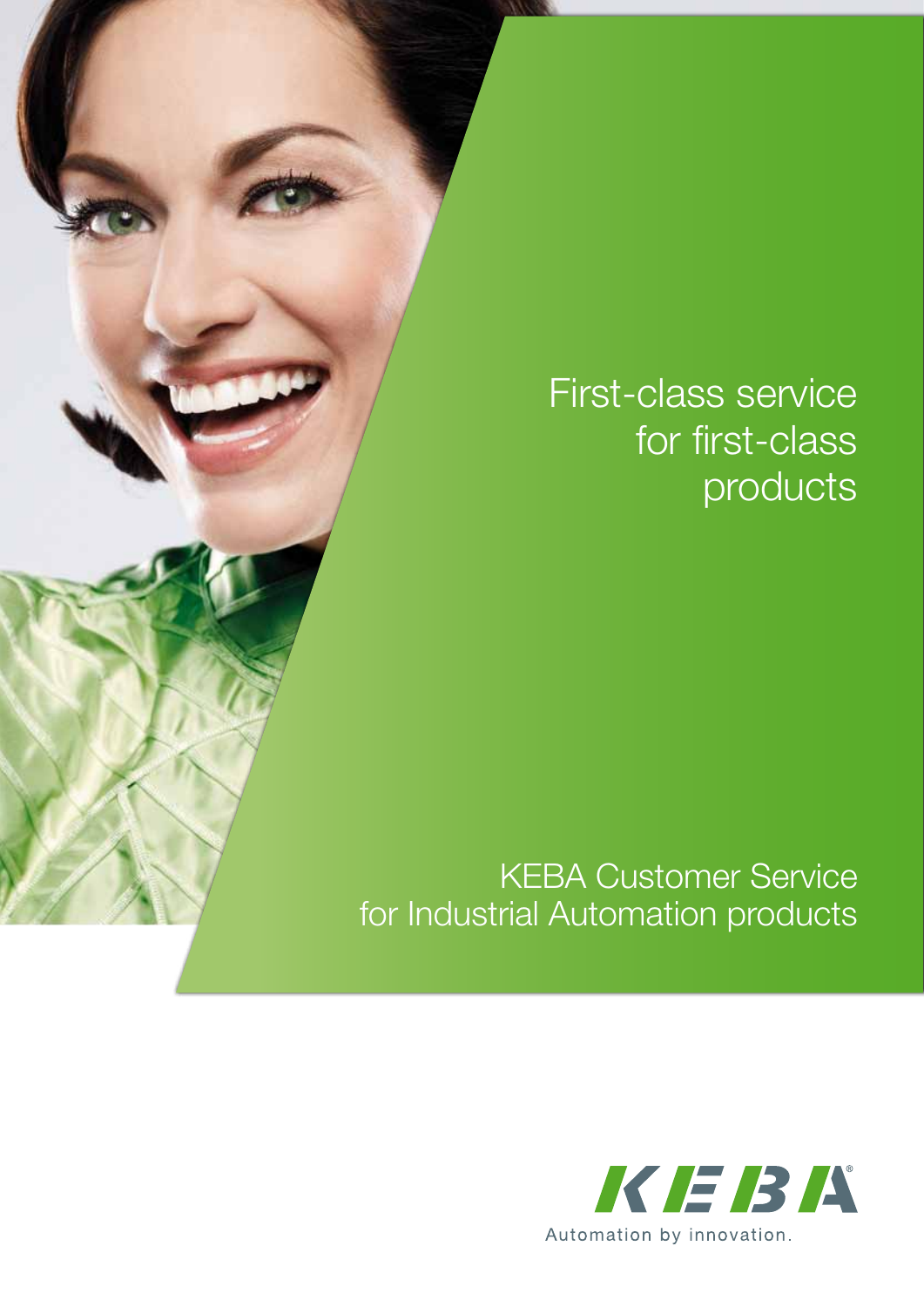Comprehensive service and support options for maximum productivity

#### The KEBA service idea

When you choose KEBA, you choose products that are superior to many other solutions because of fully-developed technology and innovative ideas. To ensure that your are continuously satisfied with your KEBA products, the KEBA Customer Service also provides superior quality: for maximum efficiency and availability.

### More than just service

Customer satisfaction is always the primary focus of all our efforts. And to ensure this continuously, we stand by our customers during the entire life cycle with comprehensive, high-quality support and service matched to your individual needs.

- KEBA-own service employees with many years of experience and development know-how
- Around-the-clock hotline manned by technicians for immediate advice
- Purposeful solution proposals for complex problems within four hours
- Long-standing replacement part availability
- Professional, practice-related customer service training
- Short repair cycles

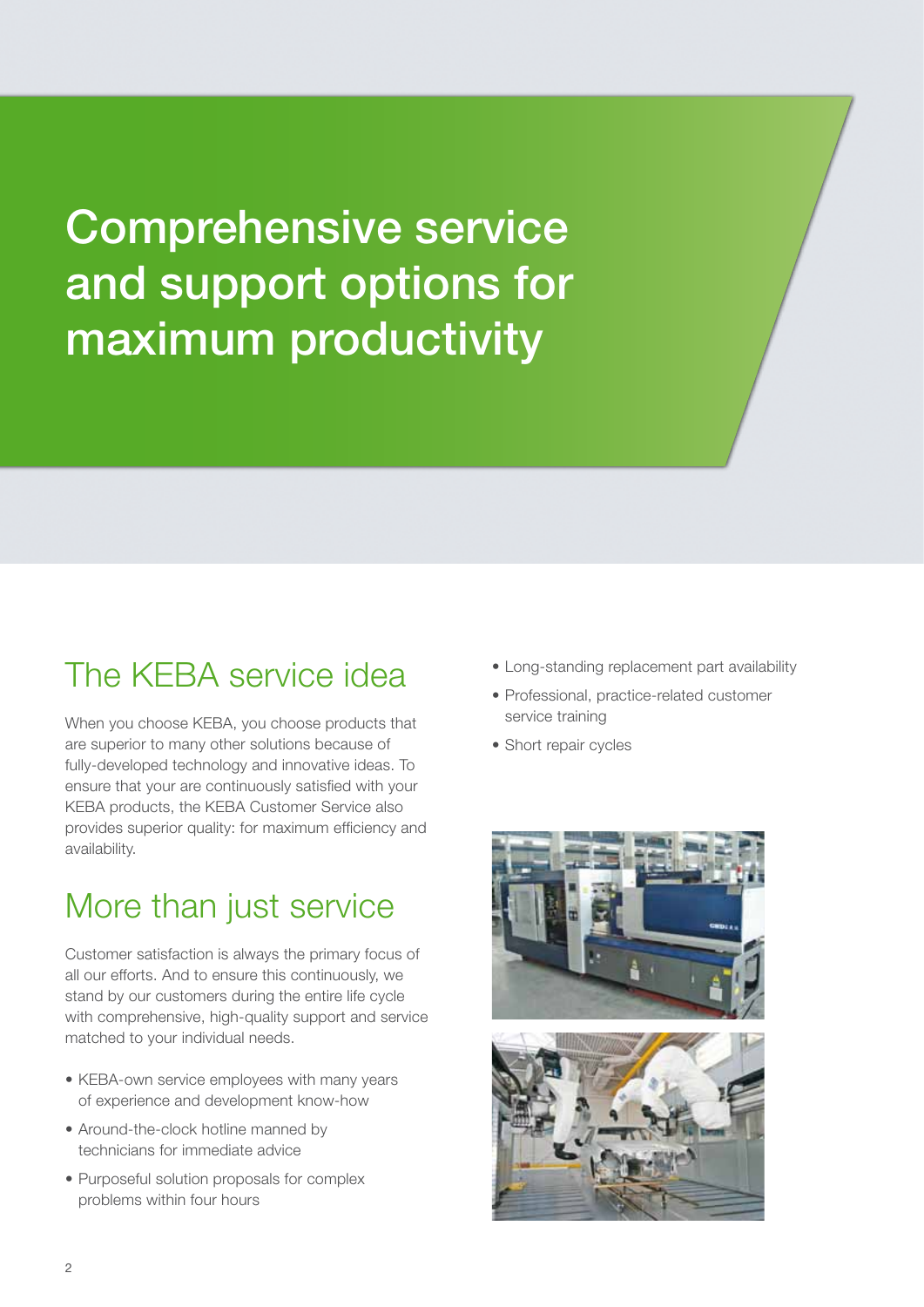

### Choose the right product for you

|                                           | <b>Basic</b><br>*** | <b>Standard</b><br>**** | <b>Premium</b><br>***** |  |  |
|-------------------------------------------|---------------------|-------------------------|-------------------------|--|--|
| Telephone support /<br>monthly allocation | 5 hours             | 10 hours                | 30 hours                |  |  |
| Support enhancement:<br>24/5 and 24/7     |                     | optional                | optional                |  |  |
| Email support:                            |                     |                         |                         |  |  |
| Remote maintenance                        |                     | $\checkmark$            |                         |  |  |
| Dedicated support<br>technician           |                     |                         |                         |  |  |
| <b>Discount for</b><br>replacement parts  |                     | optional                | optional                |  |  |
| <b>Express service</b>                    | optional            | optional                |                         |  |  |
| Start of the on-site services             | by arrangement      | by arrangement          | within 24 hours         |  |  |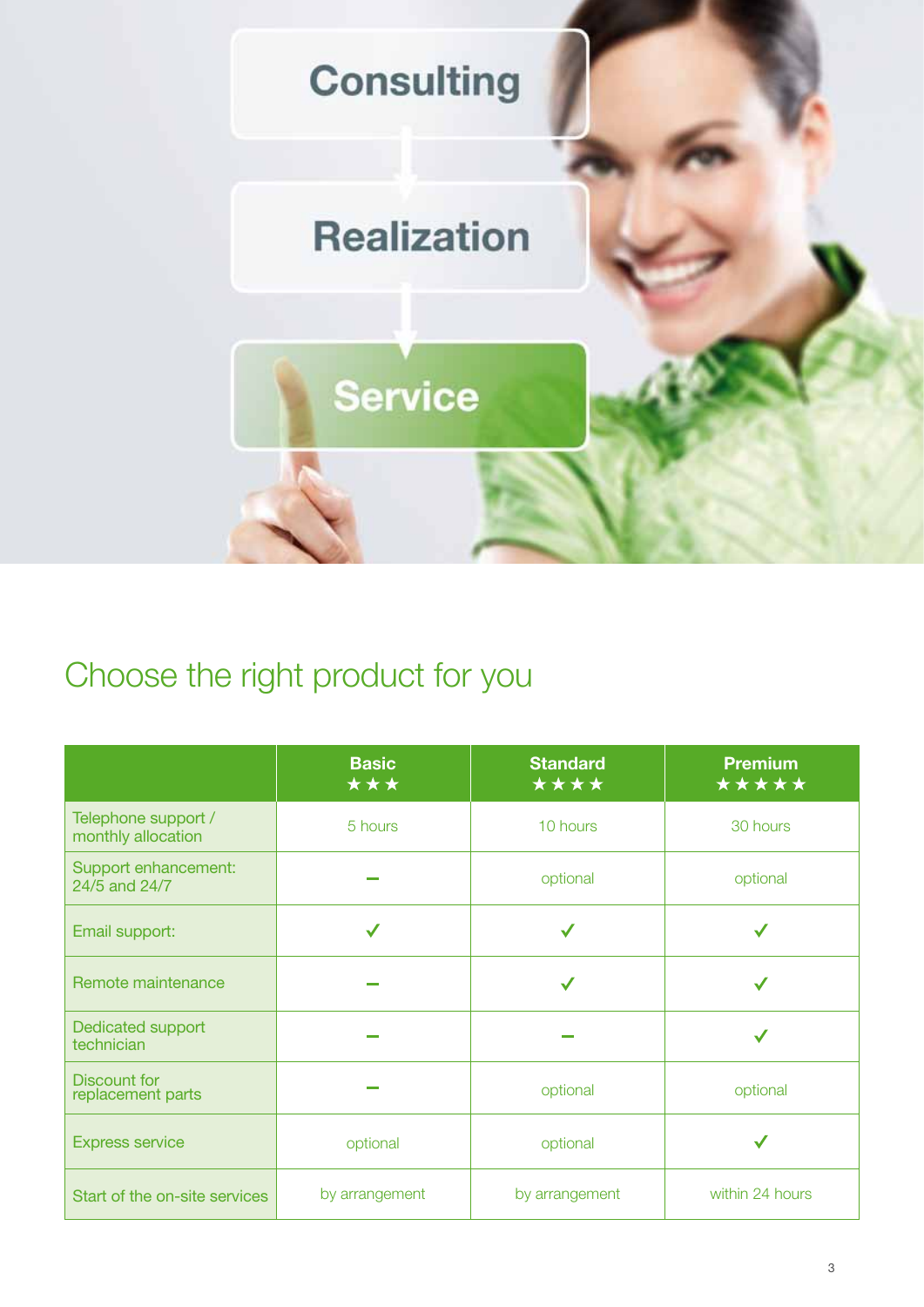### Help desk and support service



Outstandingly trained employees of the KEBA Support Hotline will help you with solving your problem and support your technicians or service partners on-site.

If desired, our employees can link to the KEBA products anywhere in the world per remote service. The close cooperation with support and development ensures an efficient and competent support and care of all KEBA products.

#### Replacement part and repair processing



Rapid and long-term supply of replacement parts ensures a high availability of KEBA products. Any possible repairs are performed in our repair center, quickly and competently.

An optimal repair quality is always achieved thanks to the intensive cooperation of the customer service with in-house departments and the most modern equipment.

#### Customer service training



KEBA offers customized training to familiarize your technicians with the user-friendly and comprehensive diagnostic options.

With a professional training program, proven practical examples and exercises, we put you in a position to be able to rapidly diagnose and rectify malfunctioning KEBA products.

Training takes place either at the KEBA training centre or at your location on-site.

#### On-site service



If needed, KEBA can make a team of experienced and competent technicians available for the on-site service.

Thus, your technicians receive support with the diagnosis and rectification of malfunctions. And the team also performs the update of KEBA products. The realisation of simple customer-specific adaptations and enhancements as well as training directly at your system round out this service.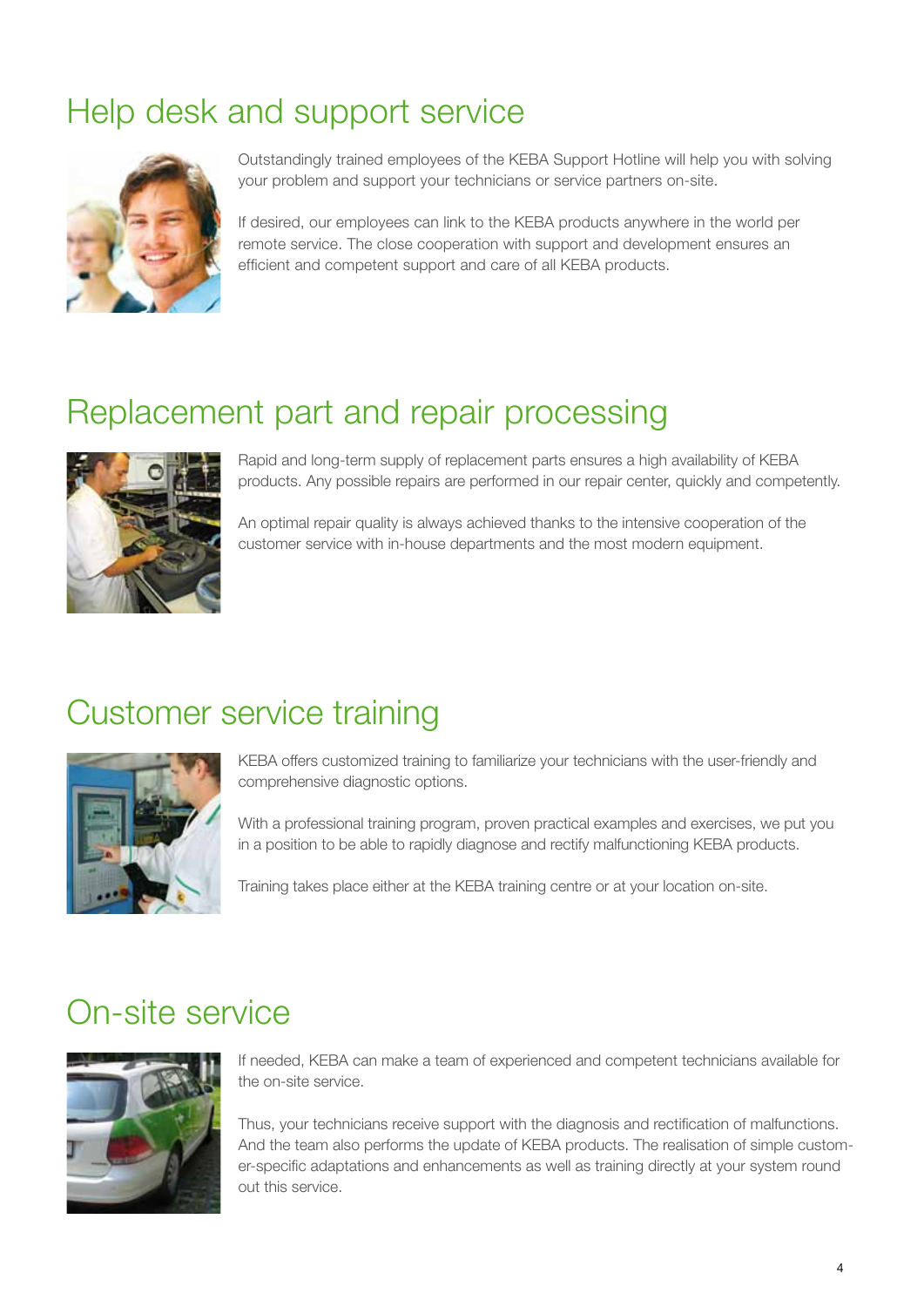# The technology experts for optimized branch solutions

**KEBA AG is a successful international player in the electronics field, which in line with its credo, "Automation by innovation.", develops and produces innovative, top quality automation solutions for the industrial, banking and service as well as the energy automation branches.**

Leading international mechanical engineering groups, robot manufacturers and service suppliers all build on KEBA's automation solutions.

In the Industrial Automation business area, the technology experts for optimized branch solutions focus on the automation of robots and injection molding machines by means of the KeMotion and KePlast systems. In addition, KeSystems provides individual automation solutions for the general mechanical engineering sector, while robust, top quality KeTop handheld terminals cover the mobile automation sector.

With this extensive product range, KEBA offers complete, one-stop shopping solutions.